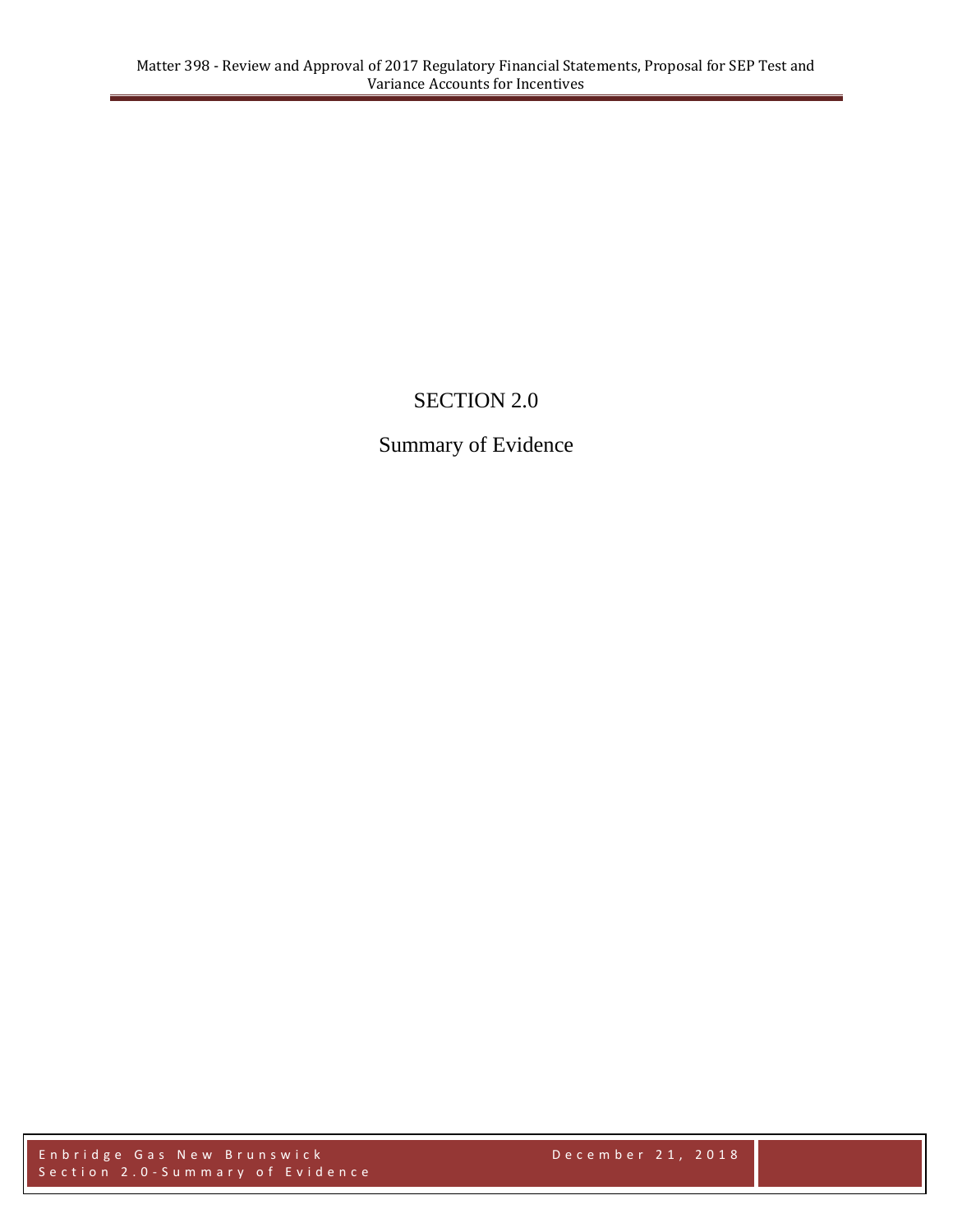## **2.0 Summary of Evidence**

 Enbridge Gas New Brunswick Limited Partnership, as represented by its general partner Enbridge Gas New Brunswick Inc. ("EGNB") has filed this application ("Application") in accordance with the *Gas Distribution Act, 1999* ("GDA") and the *Energy and Utilities Board Act* and its 2017 Regulatory Financial Statements in accordance with prior decisions of the New Brunswick Energy and Utilities Board ("Board")*.* EGNB is seeking approval of its 2017 Regulatory Financial Statements, modifications of EGNB's System Expansion Portfolio (SEP) test and the establishment and use of variance accounts for its Residential and Commercial Incentive Programs as well as for the Retention and Winback Programs.

#### 2017 Regulatory Financial Statements

11 EGNB's 2017 Regulatory Financial Statements were filed on April  $30<sup>th</sup>$ , 2018, as amended on 12 October  $4<sup>th</sup>$ , 2018. EGNB is seeking approval of the Regulatory Financial Statements from the Board.

## SEP Test

 Since the Board Decision dated May 16, 2011, the current SEP test has been the primary test used to evaluate the prudency of EGNB's system expansion capital spending. As the test only considers capital spending and customer attachments within a calendar year, this can be inconsistent with the initial project feasibility evaluations where capital spent and attachments do not always occur in the same calendar year. EGNB proposes a modified SEP test which will provide a more appropriate evaluation of the prudency of EGNB's capital spending. The details 21 of the proposed modifications can be found in Section 4.0 and evidence from Black & Veatch relative to these modifications can be found in Section 6.0